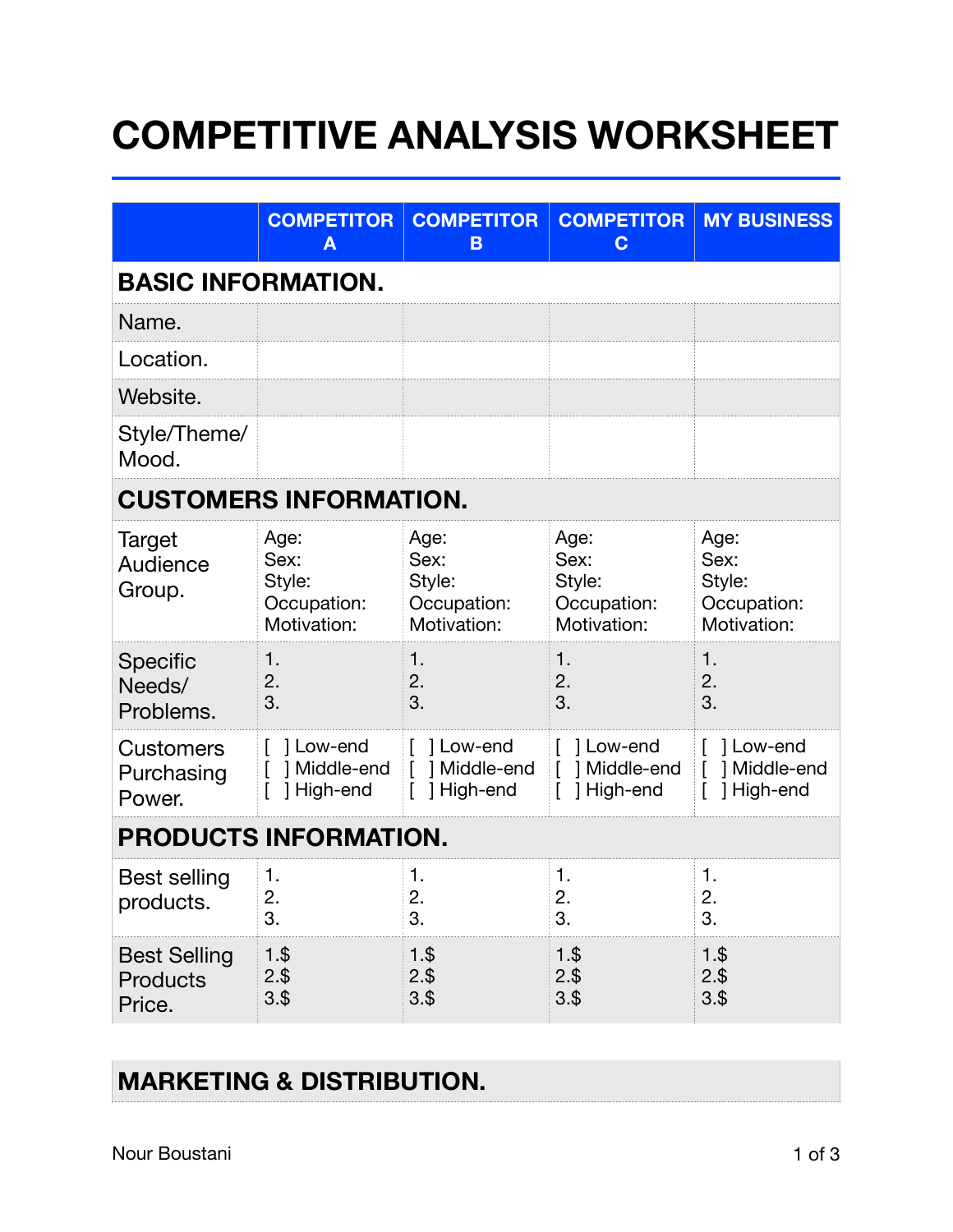|                                                 | <b>COMPETITOR</b><br>$\mathbf{A}$ | <b>COMPETITOR</b><br>B | <b>COMPETITOR</b><br>$\mathbf C$ | <b>MY BUSINESS</b> |  |  |  |
|-------------------------------------------------|-----------------------------------|------------------------|----------------------------------|--------------------|--|--|--|
| Unique<br>Selling<br>Proposition.               |                                   |                        |                                  |                    |  |  |  |
| <b>Distribution</b><br>Channels.                | $\mathbf 1$ .<br>2.<br>3.         | 1.<br>2.<br>3.         | 1.<br>2.<br>3.                   | 1.<br>2.<br>3.     |  |  |  |
| Marketing<br>Channels.                          | 1.<br>2.<br>3.                    | 1.<br>2.<br>3.         | 1.<br>2.<br>3.                   | 1.<br>2.<br>3.     |  |  |  |
| Paid<br>Advertising<br>Locations.               | 1.<br>2.<br>3.                    | 1.<br>2.<br>3.         | 1.<br>2.<br>3.                   | 1.<br>2.<br>3.     |  |  |  |
| <b>BRAND IMAGE.</b>                             |                                   |                        |                                  |                    |  |  |  |
| <b>Positive</b><br><b>Customers</b><br>Reviews. | 1.<br>2.<br>3.                    | 1.<br>2.<br>3.         | 1.<br>2.<br>3.                   | 1.<br>2.<br>3.     |  |  |  |
| Negative<br><b>Customers</b><br>Reviews.        | 1.<br>2.<br>3.                    | 1.<br>2.<br>3.         | 1.<br>2.<br>3.                   | 1.<br>2.<br>3.     |  |  |  |
| <b>STRENGTHS.</b>                               |                                   |                        |                                  |                    |  |  |  |
| Cutting edge<br>Features                        | 1.<br>2.<br>3.                    | 1.<br>2.<br>3.         | 1.<br>2.<br>3.                   | 1.<br>2.<br>3.     |  |  |  |
| Strong /<br>Unique<br>Capabilities.             | 1.<br>2.<br>3.                    | 1.<br>2.<br>3.         | 1.<br>2.<br>3.                   | 1.<br>2.<br>3.     |  |  |  |
| Others.                                         | 1.<br>2.<br>3.                    | 1.<br>2.<br>3.         | 1.<br>2.<br>3.                   | 1.<br>2.<br>3.     |  |  |  |
|                                                 |                                   |                        |                                  |                    |  |  |  |